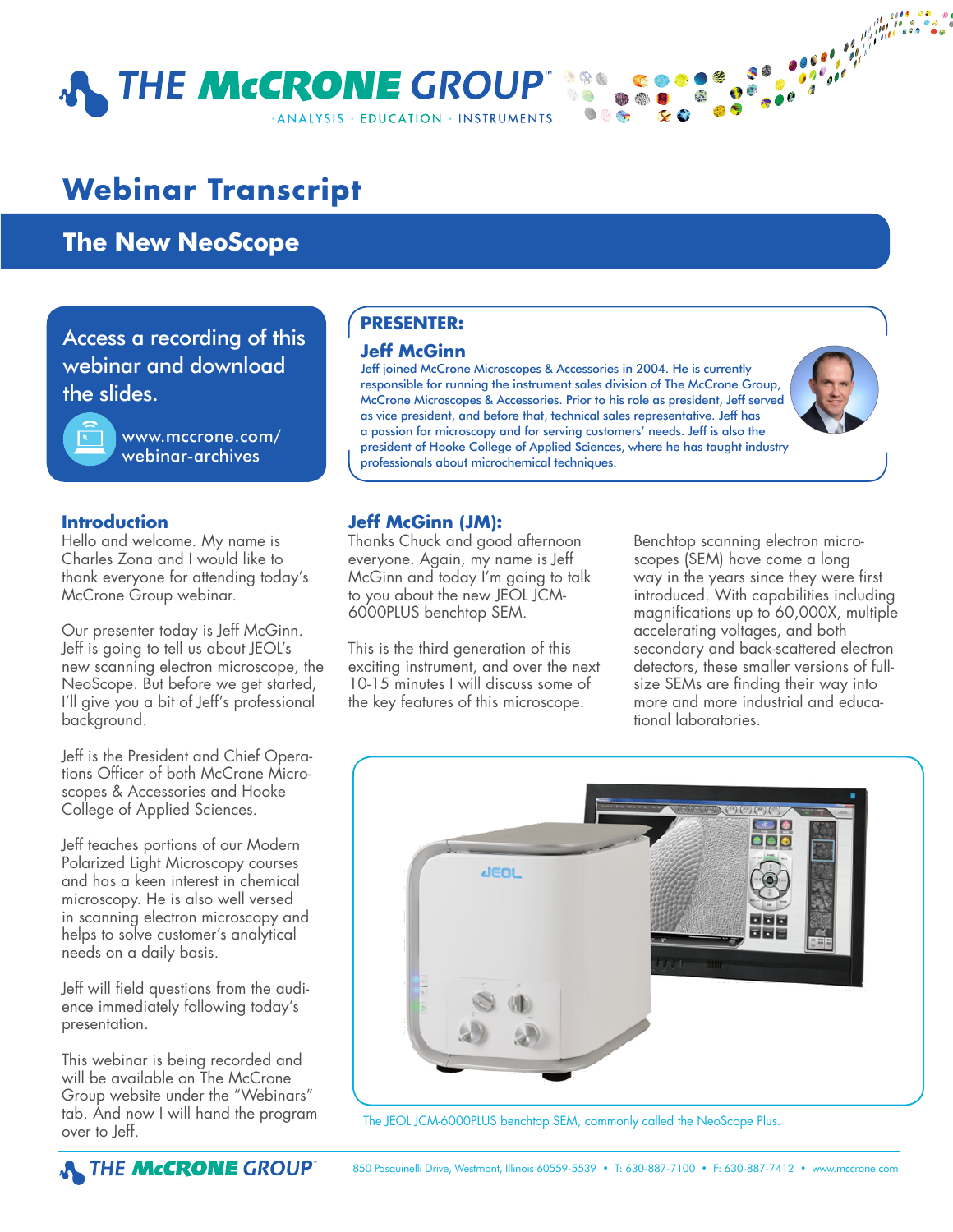Here we have some of the key features of the JCM-6000PLUS starting with—

- The overall size a very small footprint that fits onto any common laboratory bench and plugs into a standard outlet. You do not need to build out a room or reinforce a floor for these types of instruments.
- It has a combined tungsten filament and cartridge-type Wehnelt
- It has real magnification up to 60,000X. I highlight REAL magnification because other benchtop SEMs on the market only go to the 30,000X range then higher with digital zoom.
- The resolution is around 15 nanometers on this instrument.
- It has both high and low vacuum modes for a variety of conductive and non-conductive samples.
- Two imaging detectors, both a secondary and a back-scattered.
- It is the only benchtop on the market with 3 accelerating voltages, 5, 10, 15 kV.
- It has a tilt/rotate motorized sample holder. It has a large chamber that can accommodate samples up to 70mm in diameter and 50mm high. It tilts 15° in one direction and 45° in the other, and has a full 360° rotation.
- And there are a couple of options for the OS, a fully motorized X-Y stage and an EDS detector, which I will talk about more later.

The JCM-6000PLUS has been designed to cover a wide range of applications—these next three slides focus on some of our more common applications such as semiconductor and polymer research.

On this slide, we see two images taken of the same field of view; one under secondary imaging and the under back-scattered.

Here is another image of a semiconductor sample taken under secondary and back-scattered imaging. Note the differences in contrast, particularly on the back-scattered image, noting the changes in elemental composition.



Backscatter electron image of a semiconductor.



Secondary electron image of a semiconductor.

Here we have nice representation of some of the higher-end magnification and resolution capabilities that the NeoScope can achieve. We have two images here of polymer nano fibers, both under secondary electron imaging. The one on the left is at 10,000X, and the one on the right at 20,000X.

Workflow on this instrument is key, and JEOL has designed a software and overall functionality geared towards ease-of-use. A sample can be loaded, chamber evacuated and image displayed in less than three minutes.

Instrument control via the software can either be done the automatic mode or manually, if desired. As I mentioned previously, we have placed these instruments in full-on research labs with experienced scanning electron microscopists, as well as quality control labs, and with users with little or no SEM experience. We can fully train and get someone up and running in less than an hour.

Once again, software control is simple on the JCM-6000PLUS. This intuitive system features automatic and manual controls, all to control beam alignment, focus, stigmation, brightness, and contrast.

It has an auto filament on/off functionality in order to preserve filament life, as well as preset magnifications. Observation conditions are also fully controllable, including probe current, accelerating voltage and high or low vacuum capabilities.

The system comes standard with touchscreen functionality—perfect for a modern-day generation used to using iPads and iPhones.

Maintenance on the JCM-6000PLUS is as simple as changing a light bulb. Cleaning and centering are not required and axis alignment is automatic. The tungsten filament on this instrument can be changed in less than five minutes.

Overall, today's benchtop SEMs contain many of the same features as their larger, full-sized cousins. With multiple accelerating voltages and both secondary electrons (SE) and back-scattered electrons (BSE detectors, these compact instruments provide the user with more flexibility, at a lower cost.

The types of signals produced by the JEOL JCM-6000PLUS include both SE and BSE.

Secondary electrons are inherently low in energy and come from the top few nanometers of the sample surface.

Secondary electron imaging can produce high-resolution images of the sample surface. Topography dominates.

Since the intensity of the BSE signal is closely related to the atomic number of the sample, BSE imaging is particularly useful in providing information about the distribution of different elements within the sample. Brighter areas are indicative of denser, higher atomic number materials. The all-new NeoScope now offers both an Everhart Thornley type SE detector, as well as an improved high sensitivity solid state BSE detector.

This improved solid-state multi-segment backscatter electron detector features three imaging modes—composition, topographic, and shadow, which is a combination of composition and topographic.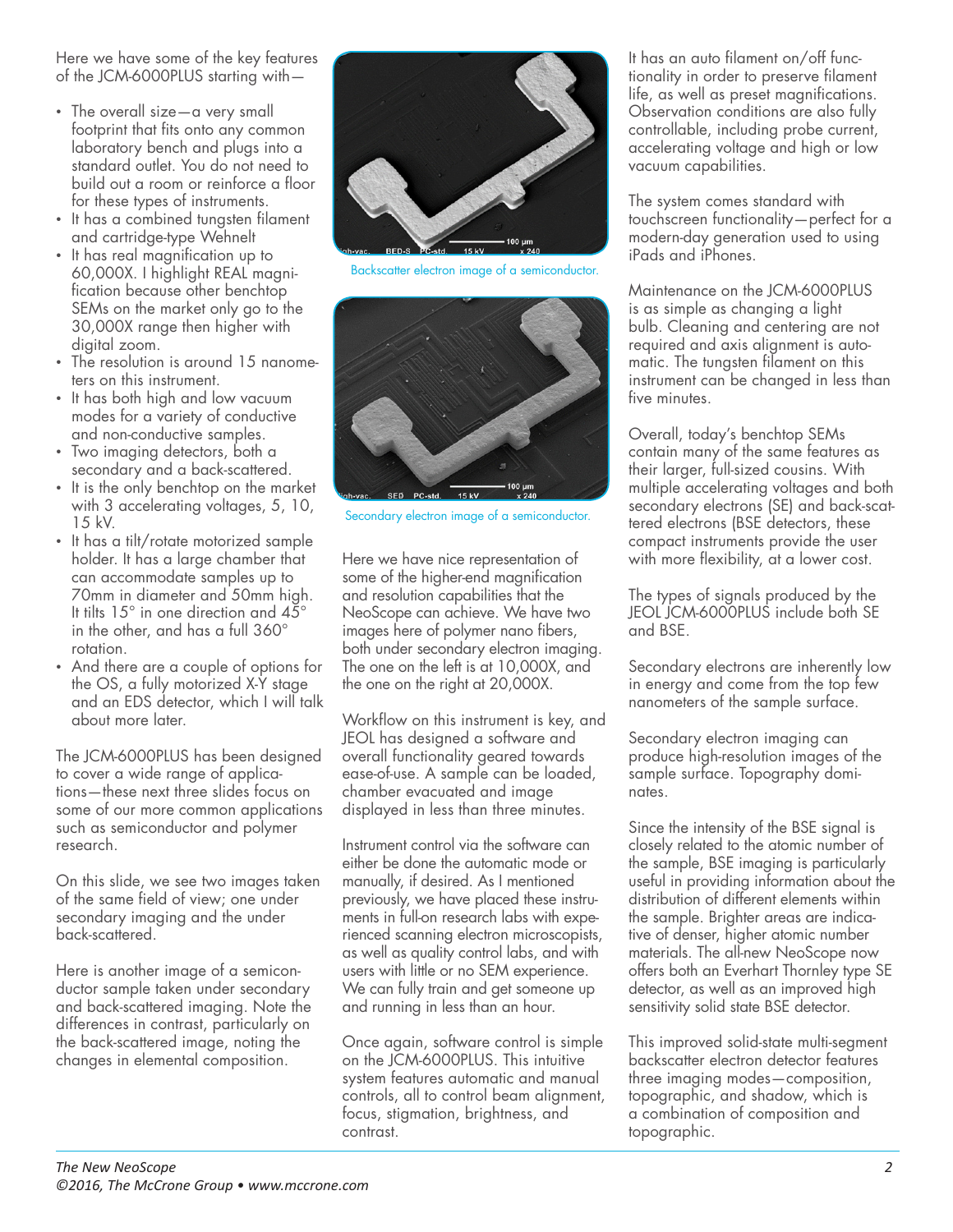Here we see an image of a lead tin solder and the unique differences between a secondary image on the left—note the topographic information, and the backscatter image on the right with the notable differences in elemental composition.

One of the most exciting features of the new JCM-6000PLUS is the improved solid-state multi-segment backscatter electron detector. It features three imaging modes—composition, topographic, and shadow. Shadow is a combination of composition and topographic information.

Here we see three images of the same field of view of a business card—note the differences in elemental composition on the "compo" image, surface enhancement on the "topo" image, and combination of both in the shadow feature.







Measurements are also very easy to perform with the JCM-6000PLUS. One can make direct measurements on the live image itself via the touchscreen or on saved images. Measurements are exported as CSV files.

The JCM-6000PLUS also allows for the ability to compare a live image with a saved one. Here we see a saved image on the right, taken with a stereo microscope, imported into the Neoscope software, and compared with the same field of view in the SEM.

This can also be done in a quality control setting as live images are compared with reference standards that have been captured previously.

New to the JCM-6000PLUS is a motorized x-y control stage. Here on the larger image we see the view position of the stub on the software pop-up window. When we couple this motorized stage with the standard tilt-rotate stage, which we see here on the upper right, we can achieve 4 axis motor control, X, Y, tilt, and rotate.

Perhaps the most powerful advancement in the JCM-6000PLUS is the full-featured energy-dispersive X-ray spectroscopy detector or (EDS). This analytical technique is used for the elemental analysis or chemical characterization of a sample. The EDS process detects x-rays emitted from the sample during bombardment by an electron beam to characterize the elemental composition. Features as small as 1 um or less can be analyzed.

And some of the key features on the JCM-6000PLUS EDS are 10mm² silicon drift detector, guaranteed resolution of 133eV or better. It has an ultra-thin window for detection from Boron to Uranium, and offers full area, partial area, multiple point, and line scan EDS analysis. It can acquire up to 32 elemental maps simultaneously, at 4096 x 3072 pixels, and offers drift compensation.

Equipping the JCM-6000PLUS with this powerful technique enables scientists the ability to fully characterize their samples and to identify unknowns, at a fraction of the cost of a full size SEM.

Here we see an X-ray map with detected elements highlighted on the pop-up periodic table. Again, one can perform detection on a spot, area, line, and with x-ray mapping functionality.

The powerful EDS software allows for report generation and places images, spectral, and experimental conditions on to a Word, Excel or PowerPoint document.

One of the many exciting things about The McCrone Group is that in addition to our analytical services and instrument sales, we also offer training courses in a variety of microscopy techniques. When we provide a JCM-6000PLUS to a customer we always include expert installation and instruction, but we also offer our five-day intensive SEM course.

This five-day course is hands-on and covers things like SEM setup and operation, EDS qualitative and quantitative analysis, and imaging techniques. We encourage you to bring your own samples for use on one of our many SEMs here at McCrone. The JCM-6000PLUS is also used in the course.

And with that, we have come to the end of my presentation. Thank you for your time today.

And, Chuck, I think we are going to take a few questions.

**CZ:** We have some questions rolling in here right now. From James, "Can you compare the JCM-6000PLUS with a full-sized SEM to help him understand where limitations might be between the JEOL instruments?"

**JM:** Thanks, Chuck and thanks, James. The full-sized SEM has a higher magnification range, some of them go up to 1,000,000X, a 1,000,000X mag. The NeoScope, JCM-6000PLUS, only goes up to 60,000X. It has three set voltages of 5, 10, and 15 kV, where on a full-sized you might get a much wider range. I hope that helps.

**CZ:** That's a good question. From Andy, "What does the full-sized SEM have that the JEOL NeoScope does not?" So, kind of along the same lines.